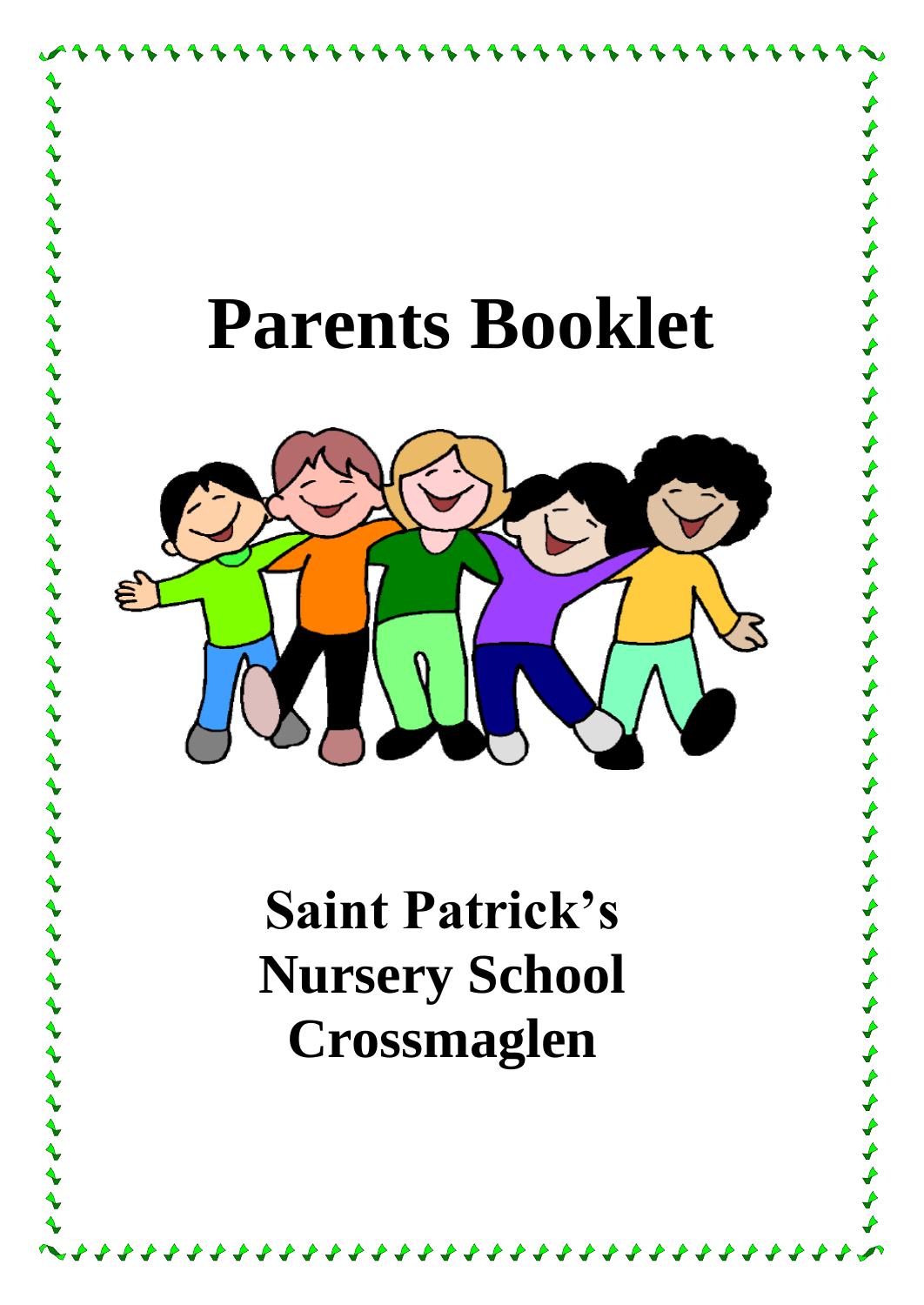| <b>St Patrick's Nursery School</b><br><b>Carron Road</b><br><b>Crossmaglen</b><br><b>NEWRY</b><br><b>Co. Down</b><br>Tel: 028 30 861667 |                                                                    |
|-----------------------------------------------------------------------------------------------------------------------------------------|--------------------------------------------------------------------|
|                                                                                                                                         |                                                                    |
| <b>Head of Nursery:</b>                                                                                                                 | Mrs Alice Murphy                                                   |
| <b>Assistant Teacher:</b>                                                                                                               | Mrs Emma Gibney                                                    |
| <b>Nursery Assistants:</b>                                                                                                              | Mrs Patricia Murphy<br>Mrs Bridgette Carr<br>Mrs Kristina Slikiene |
| <b>Chairperson of Board</b><br><b>Of Governors:</b>                                                                                     | Mr Andrew McConville                                               |
| <b>Possible Enrolment:</b>                                                                                                              | 52 full-time places                                                |
| <b>Age Range:</b>                                                                                                                       | $3-4$                                                              |
| <b>School Management Type:</b>                                                                                                          | Maintained                                                         |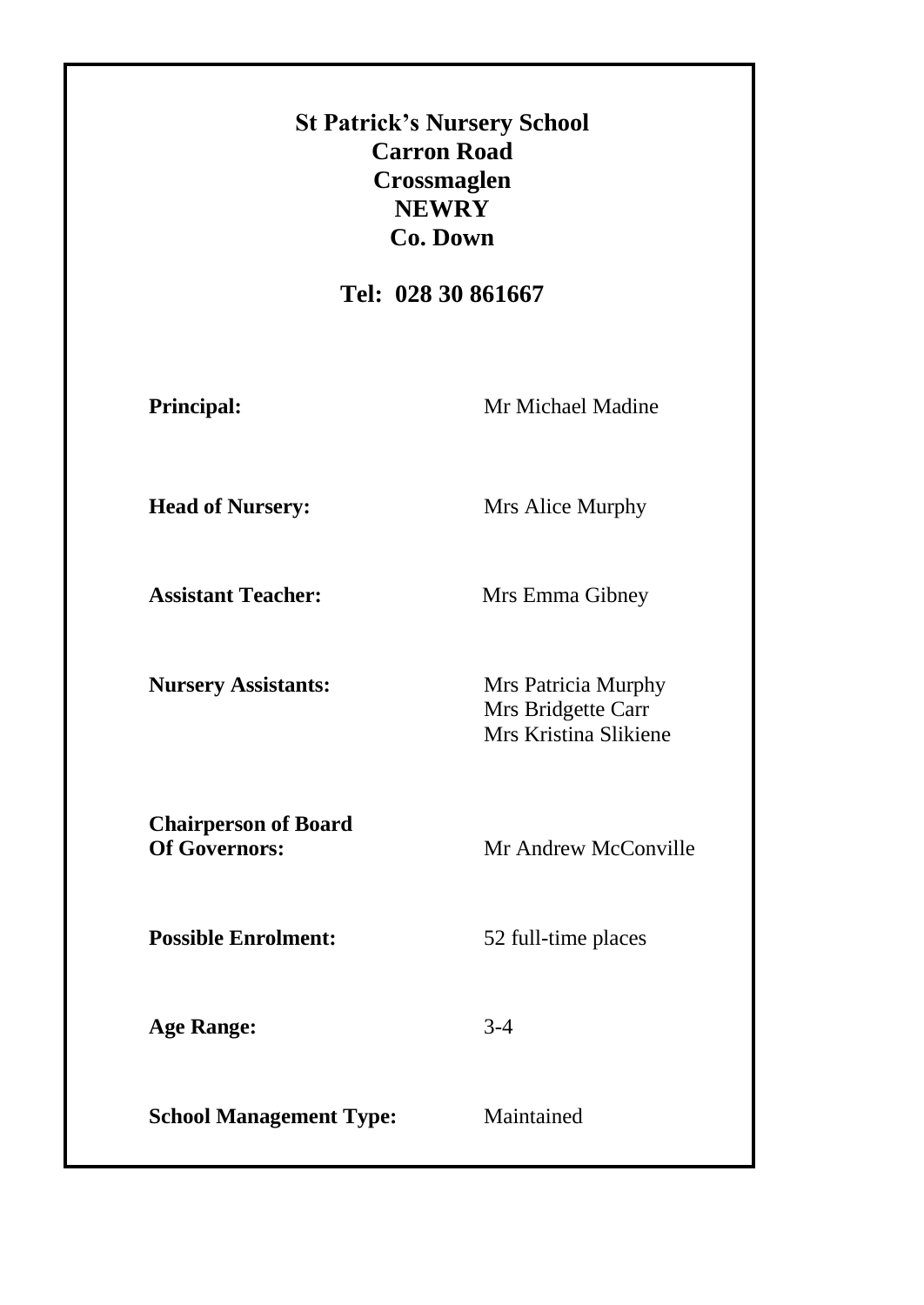# **St. Patrick's Nursery School**

Welcome to our school, we hope that both you and your child will enjoy what is a very special year in your child's life.

This may be your first contact with St. Patrick's School or indeed any school. It may perhaps be an anxious time for you both. We hope that, by reading this booklet, you may get the answers to so many of your questions, if not **ASK!**

Please keep this booklet as a reference as it contains most of the information you should need throughout the year.

We hope we have a very happy year together.

. Michael Madine Principal

Alice Murphy Head of Nursery Unit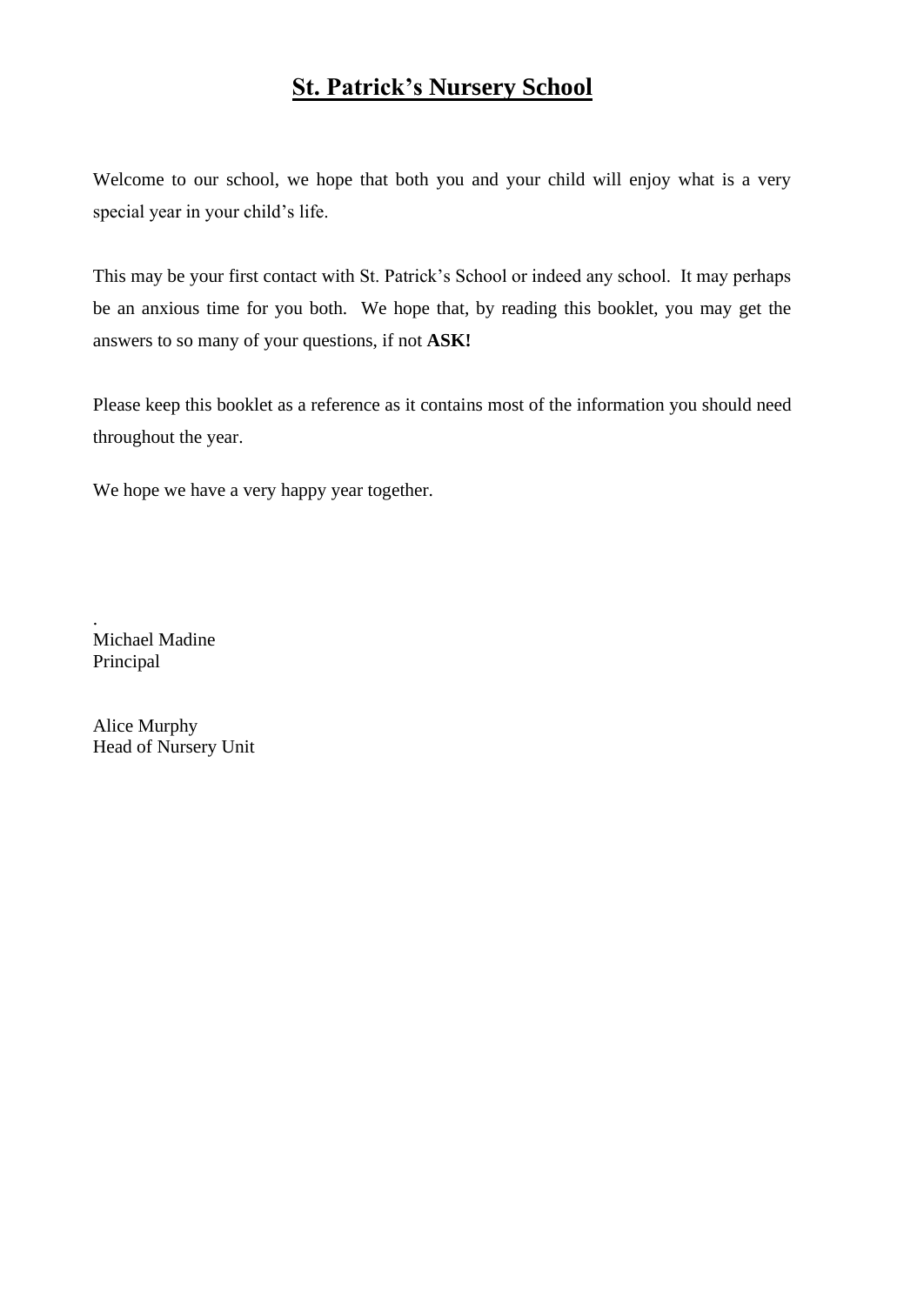# **Aims for St. Patrick's Nursery School**

- To provide opportunities for the children to learn in a safe, happy and harmonious environment where they can feel secure.
- To develop the whole child socially, emotionally, physically and cognitively through challenging structured play.
- To provide a broad and balanced curriculum.
- To work in partnership with parents and other professionals.
- To provide an important stepping stone between home and the wider world.







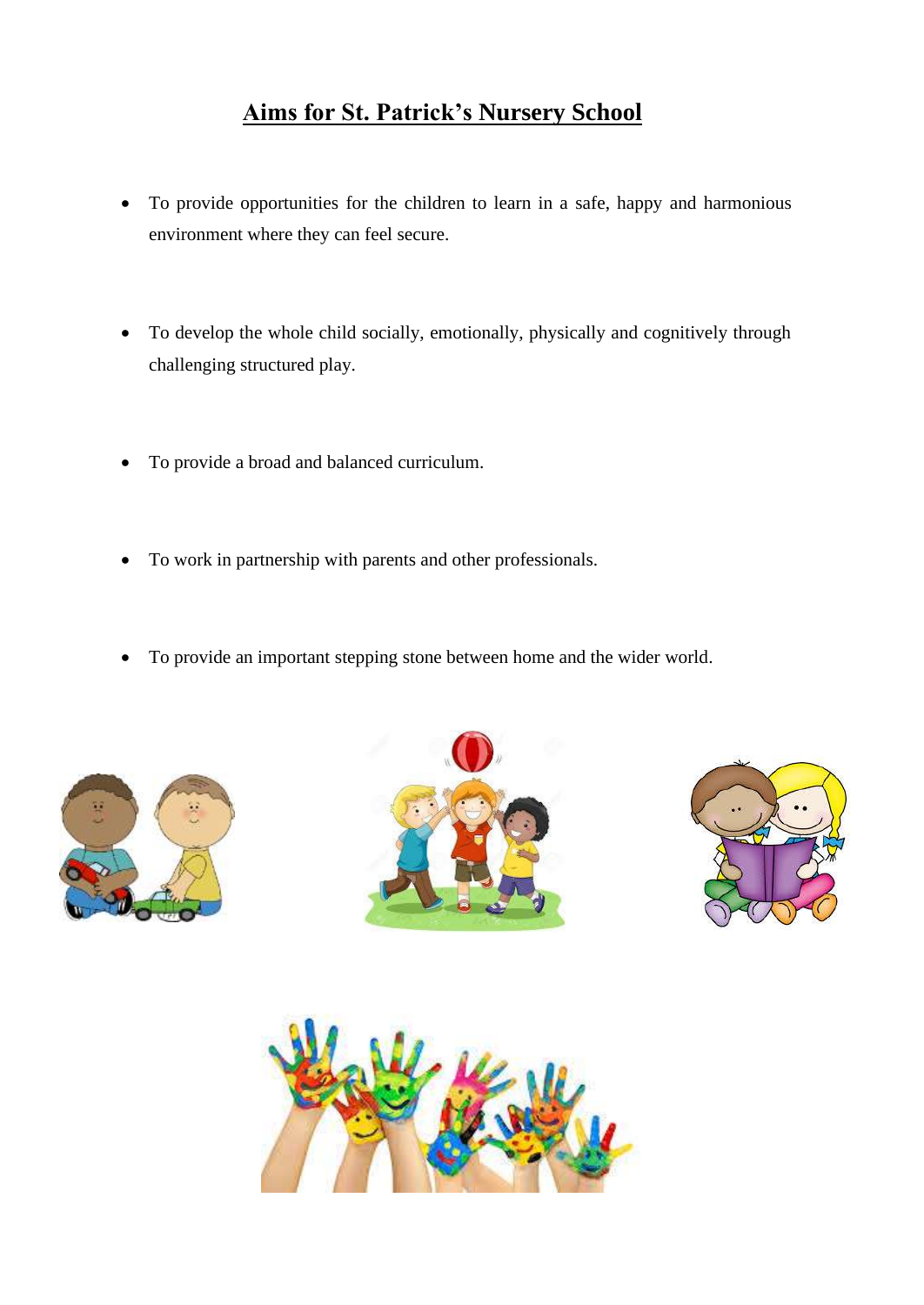## **What does Nursery offer your child?**

### **School Curriculum**

It is now widely recognised that a Nursery Education is of great value. A Nursery school, with its professionally trained teachers and Nursery assistants is able to provide a wide range of opportunities for the intellectual, physical, social and emotional development of each individual child in its care.

During their time at St. Patrick's Nursery, the teacher is aware of the development of each child and his or her individual needs. Therefore, the variety and arrangement of the materials provided is of great importance. At every opportunity the teacher or assistant is there to enable the children to learn and achieve success through well-structured activities and also to stimulate their curiosity thus encouraging their intellectual development.

Personal, Social and Emotional development forms a large part of the Nursery curriculum. The teacher helps each child to form stable relationships with his peers and other adults outside the family circle, thus encouraging a sense of responsibility and consideration for others.

The new found independence helps to develop his self-confidence and self-esteem.

Language development is also a very important part of our Nursery curriculum. We encourage the children's use of language in a variety of situations, including the use of books, stories, poetry, rhymes and songs and varied play situations.

Within our curriculum each child will also experience daily early mathematical experiences as well as knowledge and appreciation of the world around us.





Equally important is the child's ability to use his body effectively by providing the opportunity to run, climb, slide, cycle etc., in the safety of two enclosed play areas.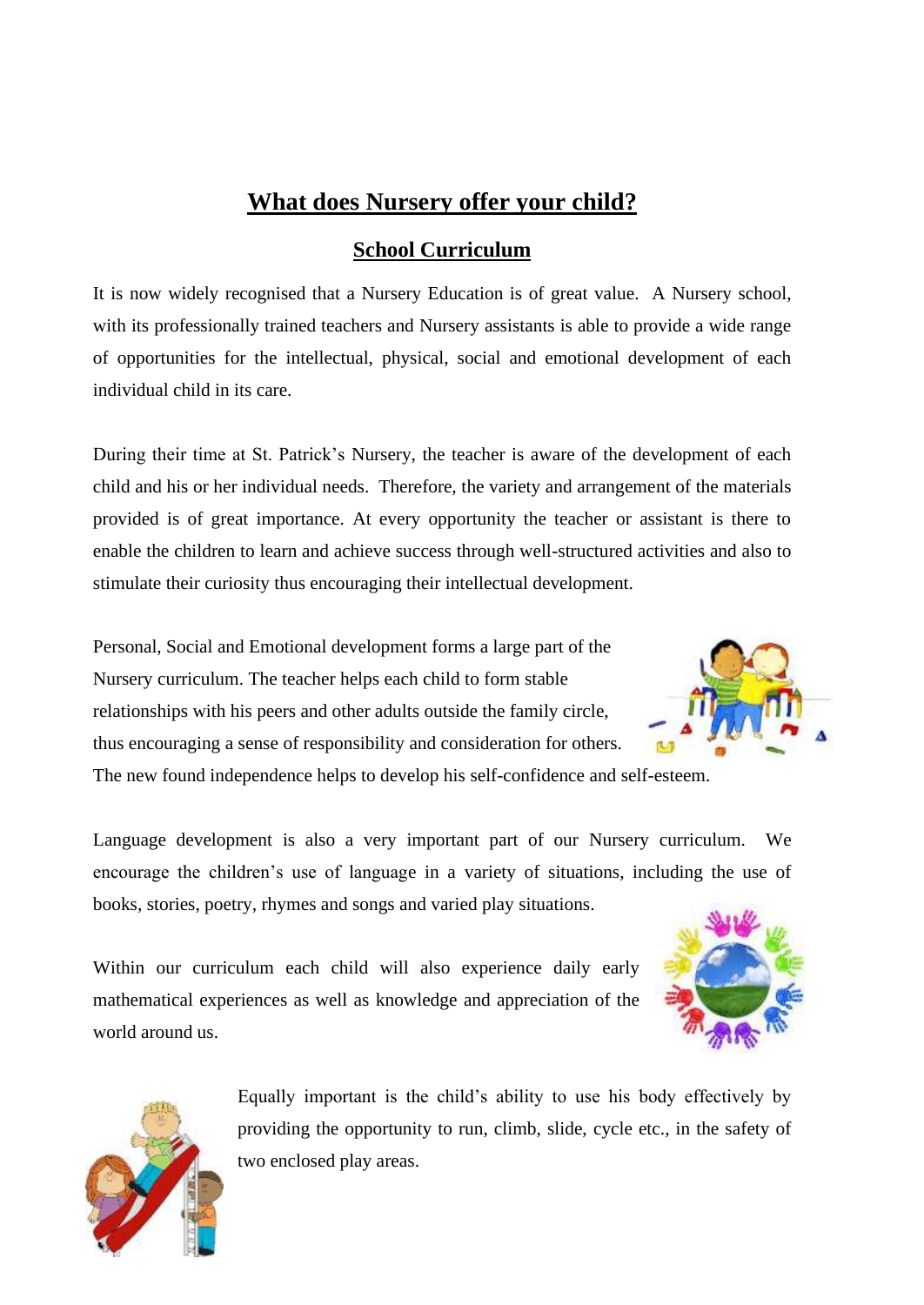Nursery school provides your child with his/her first 'taste' of school. It is therefore vitally important that we (you and I) 'get it right'.

In St. Patrick's Nursery, we welcome and encourage your support and interest in the day-today activities. This enables your child to gain a positive attitude towards Nursery and a sense of security in his/her new environment.

As you can see, St. Patrick's Nursery School is not a child minding service, but a place of learning for your child under the direction of the Department of Education. Just as you may go to work each day, so will your child. His work is play – and play is hard work!

#### *DAILY ACTIVITIES*

Each day, activities will include:

- Imaginative play areas, dressing up area, home corner, restaurant, hospital etc.
- Sand and water play
- Art/creative activities
- Book corner sharing stories
- Unit blocks and construction play
- Play dough
- Table top activities puzzles, group games, early maths activities etc.



• Outdoor play – including physical play: climbing frames, bikes, trikes, play house, football pitch, digging area, imaginative play areas etc.

The Nursery school day also includes stories, rhymes, songs, snack time and dinnertime all of which are full of learning potential. Obviously, activities vary from day to day and are flexible.

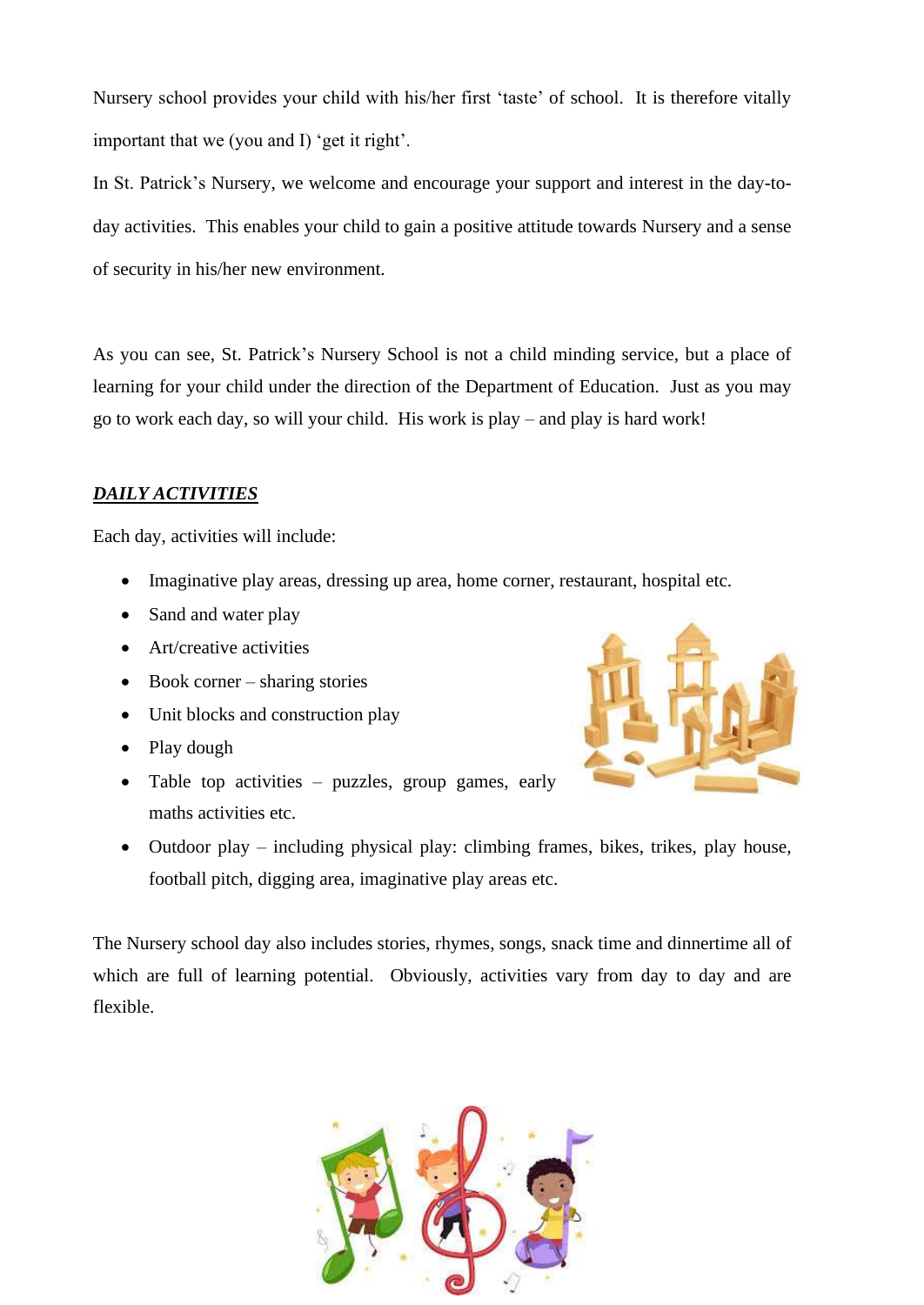#### **How to support you child in preparation for starting Nursery**

Home has been your child's first place of learning and you have been their first educator. We recognise this and we want to share with you some ideas to support you in teaching your child the skills which will help them to successfully transition to Nursery.

Have routines in place. Children find routine comforting and having routines set in place helps reduce their anxieties. It is particularly helpful for children to have routines in place in the morning and at bedtime, as well as routines around eating and getting ready. In the first few weeks or months of school, you will probably find that your child will be quite tired when he/she returns home. An early bedtime routine is vitally important if he/she is to be ready for the activities of the next day.

Encourage your child to become a little more independent – children should be working towards putting their own shoes and coats on. Teach your child to use the toilet independently. Encourage good hygiene skills by also teaching them how to wash their hands independently. A good way to do this is by getting them to sing 'Happy Birthday' twice so that they know how long they are to wash their hands for.

If they are not used to being away from you, perhaps you could arrange for them to spend short times with grandparents or friends while you go shopping etc.

Play with your child. Play is the basis of all learning in early childhood and so is a really important way to help develop communication as well as social and emotional skills.

Read with your child – one of the most important way to develop language and communication skills as well as a fantastic way to spend quality time with your child. Try to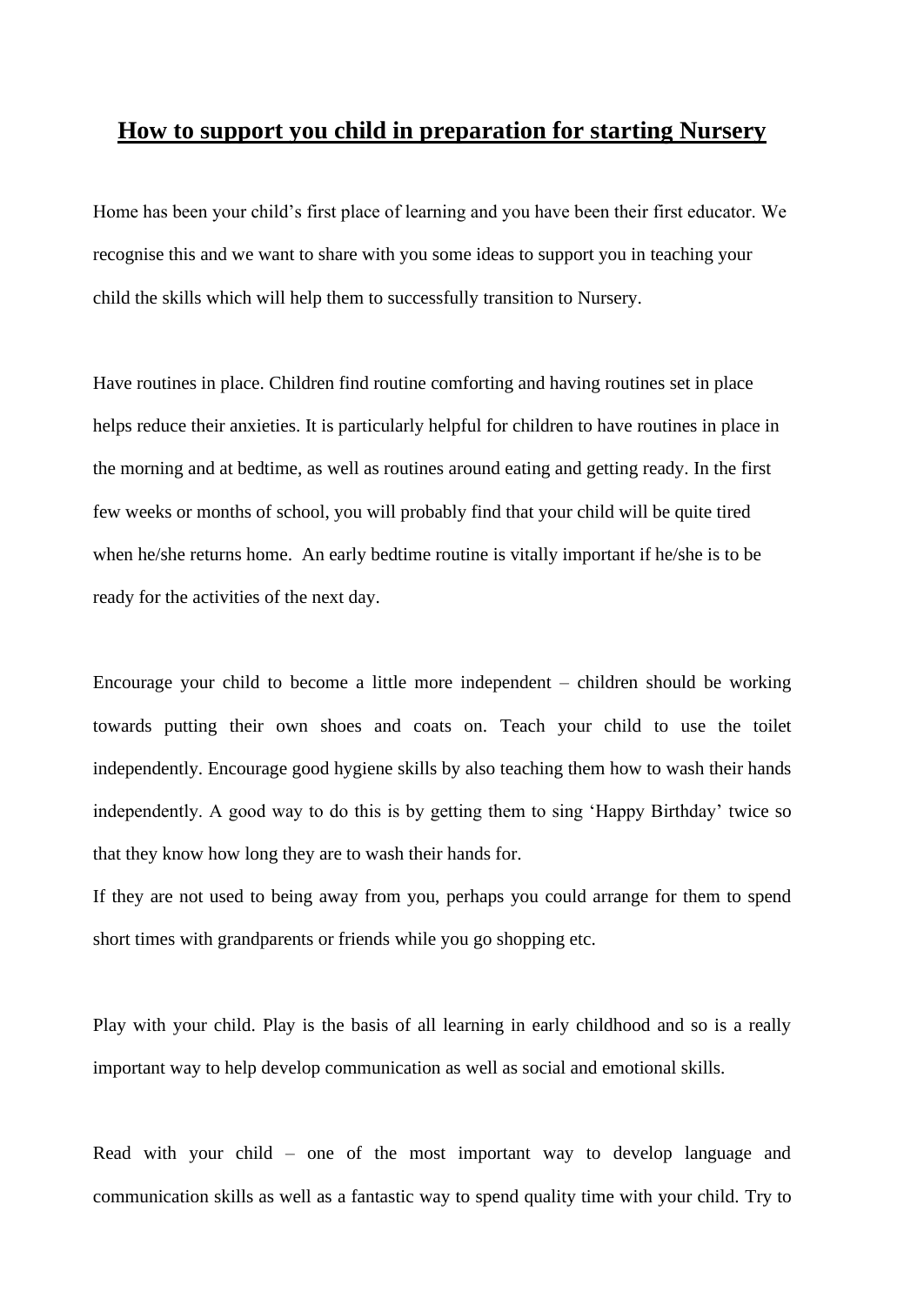read to your child as often as possible - stories, rhymes etc. and try to have a bed time story every night. Encourage your child to paint, draw, cut and paste.

Always be honest with your child, prepare them for when they will stay at Nursery on their own and please tell them that you will be back for them.

In school we encourage the children to complete a given task before leaving it. The activities are appropriate for the children and we do not expect anything unrealistic. At home perhaps, you could encourage your child in the same fashion.

Bring your child regularly to school. Children are happiest in an established routine, and regular attendance allows them to settle into their routine. However, if your child is unwell, please do not send him/her to school.

REMEMBER THIS IS A VERY IMPORTANT STEP FOR YOUR CHILD AND HE/SHE NEEDS ALL YOUR SUPPORT AND ENCOURAGEMENT.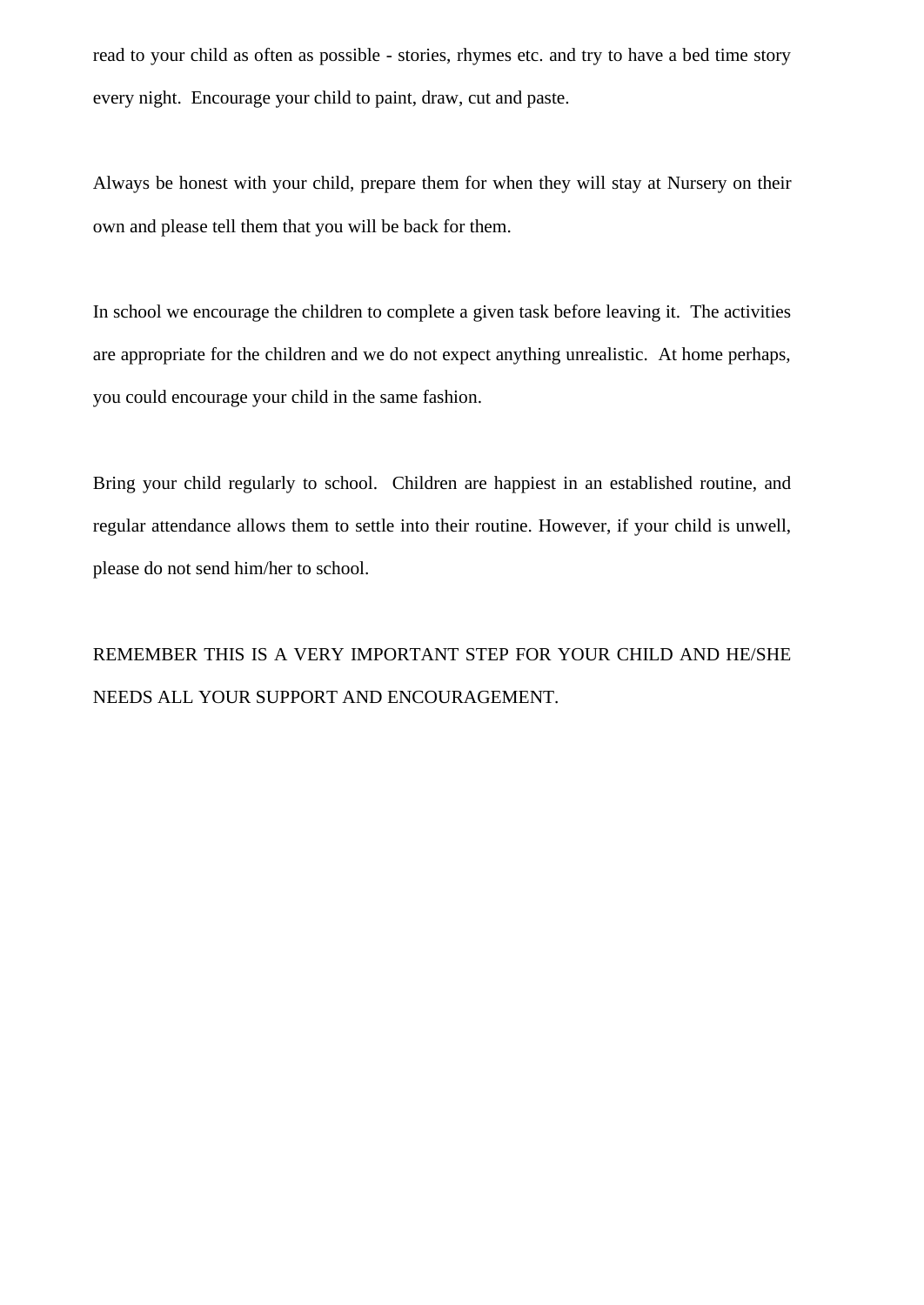# **Tips to help children settle into Nursery School**

#### **A Guide for Parents**

- Always talk positively about Nursery. Never allow your child to know that you are anxious or worried about him/her settling into Nursery life.
- Encourage your child to walk to the pick-up point at school. Carrying them makes it more difficult to part from mum/dad etc.
- Listen to any concerns that your child might have. Reassure him/her that you will speak to the teacher about these and that the teacher will take care of any problems. Then remind your child of the fun things that happen in Nursery.
- Do not ask your child to repeat their fears/worries to others. This helps to focus their attention on the difficulties they are experiencing and reinforces their anxieties.
- On arriving at school, reassure your child that you will be back and then leave. Prolonging parting increases your child's levels of anxiety. This usually results in both parent and child becoming upset. If you do not leave when you say you will your child will learn to display distress in the hope that you will remain. This makes parting even more difficult than before and increases the stress levels of all involved.
- Do not offer rewards for coming to school. School is normal activity and your child should be given the message that the expectation is that they will come to school and have fun – it is a reward itself.
- Parents and staff must work co-operatively to support your child effectively. Your child must experience a consistent approach otherwise they will become more anxious and confused.
- Please share any concerns that you might have with your child's teacher. We want your child to be happy in Nursery and we can only achieve this if we work together.
- Remember that beginning Nursery is a huge step for a child and it may take a little while for them to establish trusting relationships with the adults in Nursery – this is normal.
- Persevere even when it seems difficult. Consistent, loving reassurances together with clear expectations are the best way forward.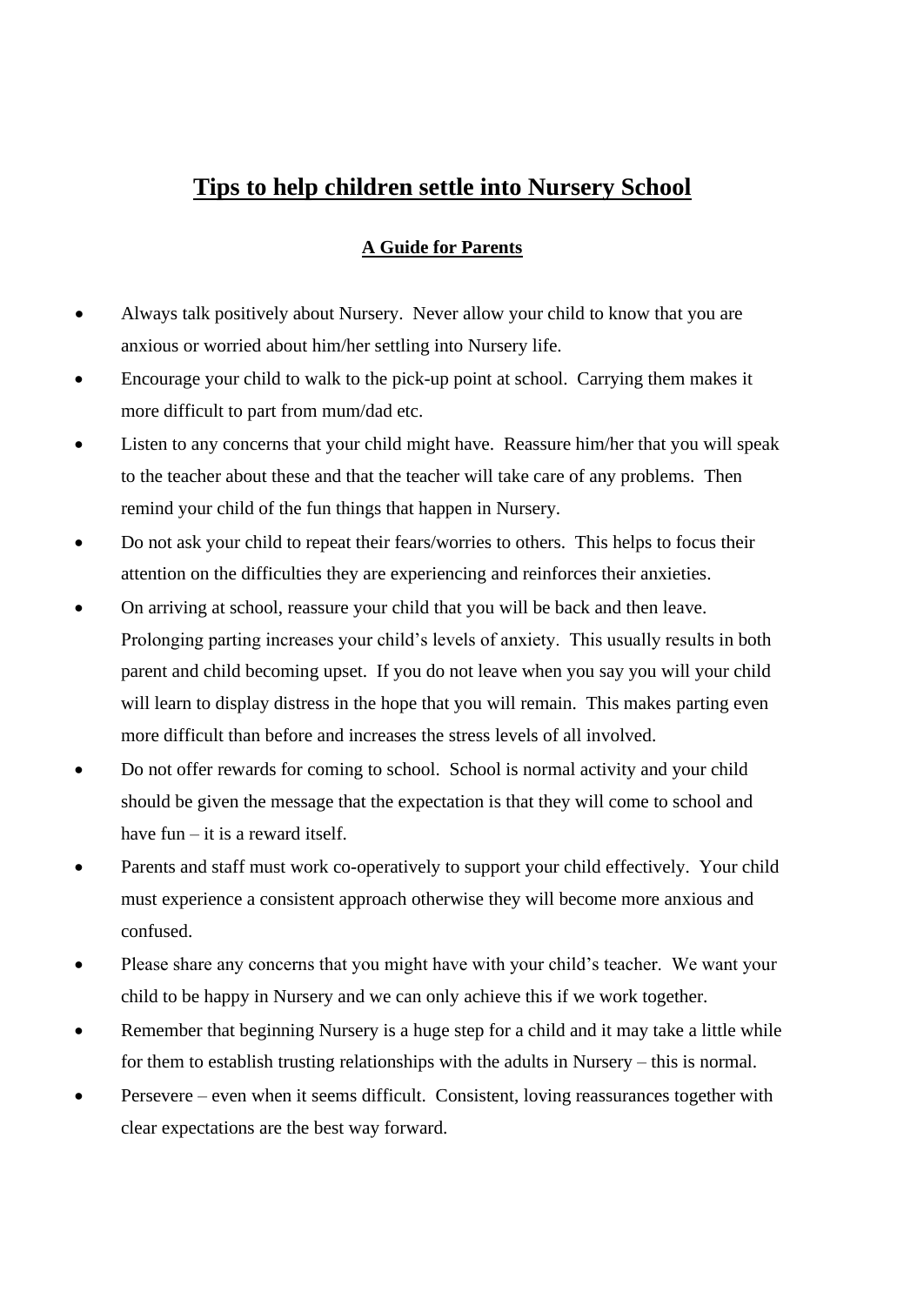# **Information about our Nursery School**

#### **NURSERY UNIFORM**

Nursery children have a different uniform to main school. This is a track suit that is comfortable and makes visits to the toilet easy. Red sweatshirt (available in Mc Keown's on Castleblaney Road), white polo shirt, navy track suit bottoms. All footwear *must have a Velcro or buckle fastening* for safety reasons.

- Please ensure you have your child's uniform and coat clearly labelled.
- Each child must bring a coat to school every day as we go out to play on most days.
- We provide aprons for messy activities. However, please do not expect that your child will come home clean every day. It is impossible to have maximum fun in Nursery and remain clean!

**SPARE CLOTHES/WELLIES**

Please send in a complete set of old clothes which will be kept in school. Also send in a pair of wellies, clearly labelled on the outside with your child's name. These will be kept in school for outdoor play in the digging area.



#### **SETTLING IN PERIOD**

We operate a staggered intake during the month of September to allow each child time to settle in without being overwhelmed. Children will be admitted in small groups, beginning with the

youngest children, to allow staff to build a good relationship with each child and parent.

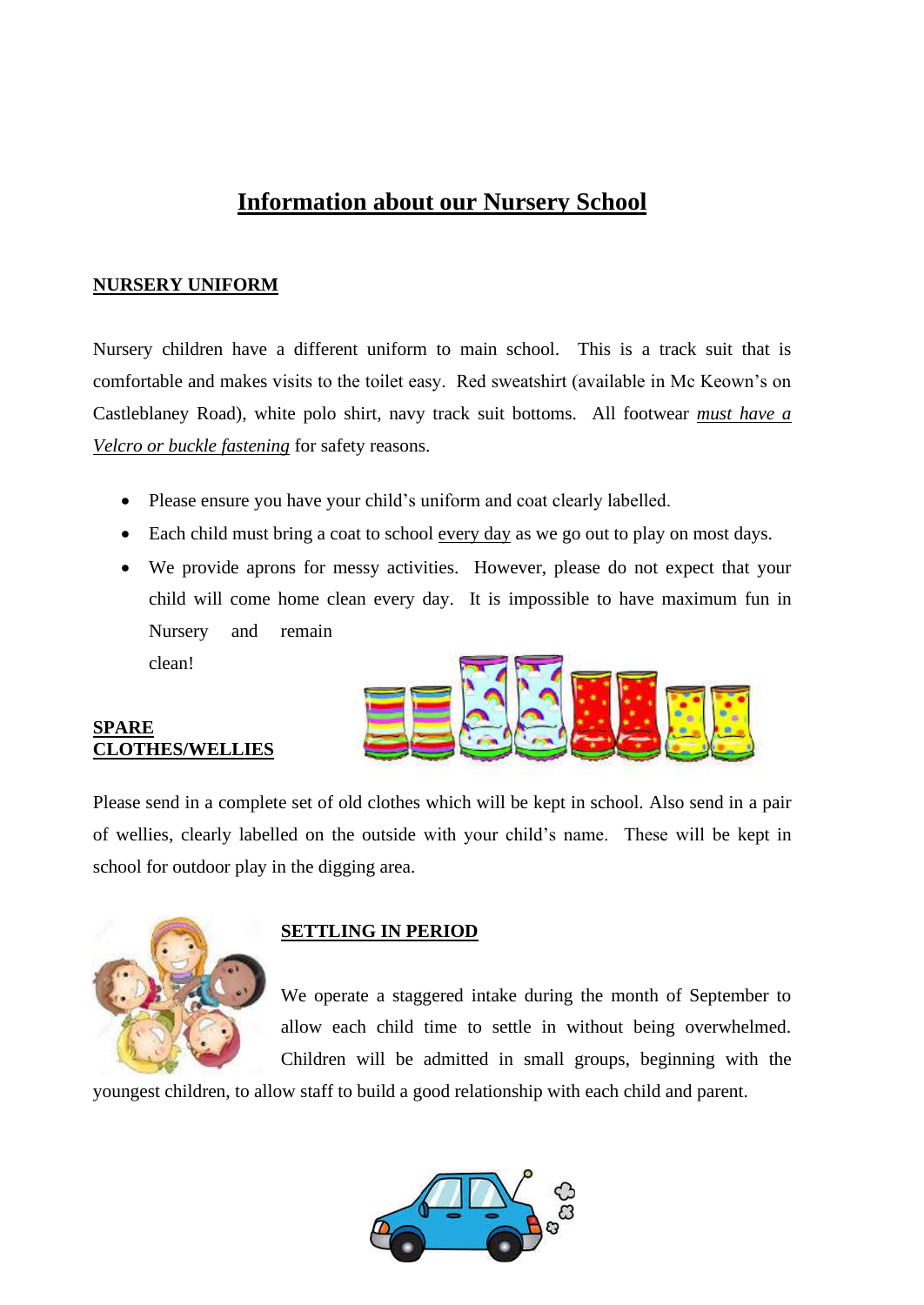#### **ARRIVALS/DEPARTURES**

In the interest of safety parking in not permitted in the school grounds. In order to minimise any more footfall than is absolutely necessary and in keeping with EA guidance, we will be asking parents not to enter school during the day and to abide strictly to the allotted drop off and pick up times.

When leaving and collecting your Nursery child, please park outside the school gates and walk up the path to the pick-up point. There you will be met by a member of staff. Pupils will be dropped off and picked up at the two Nursery outside doors, not inside the Nursery as previously. Parents/carers will be expected to socially distance when they are dropping off children. This will be further explained at your child's induction meeting. We appreciate your co-operation in this matter.

Nursery children will come to school at the following times:

Mrs Gibney's class: 8:50-12:50

Mrs Murphy's class: 9:10-1:10

(The above times are subject to change and will be clarified during your child's induction meeting).

The staggered times allows for a safer drop-off and pick-up at the school gates where it can otherwise become very congested. We would appreciate if you adhere to these times for your child.

Nursery children cannot be dropped off by an older child. They must be picked up by an adult at home time. If someone other than a parent is to pick up your child the teacher must be informed. Tel. 028 30 861667. In the interest of Child Protection, your child will not be released to go with anyone else unless the teacher has been previously informed.

Please do not bring your child to school if he/she is ill. This can be unsettling and is unfair to other children.

#### **SNACKS AND SCHOOL MEALS**

A drink of milk and a healthy snack is provided each day – fruit, sandwiches, toast, cheese. Parents are asked for a snack fund contribution of £10.00 per month. As well as snack, this fund helps towards extras which are not included in general requisition – Christmas presents, birthdays, Easter eggs etc. The children will benefit from extra materials and treats and your co-operation is greatly appreciated.

You will receive a money pouch for each month of the school year. Please place the money pouch, with £10.00 enclosed, in the collection box in your child's class on the first Monday

of each month.



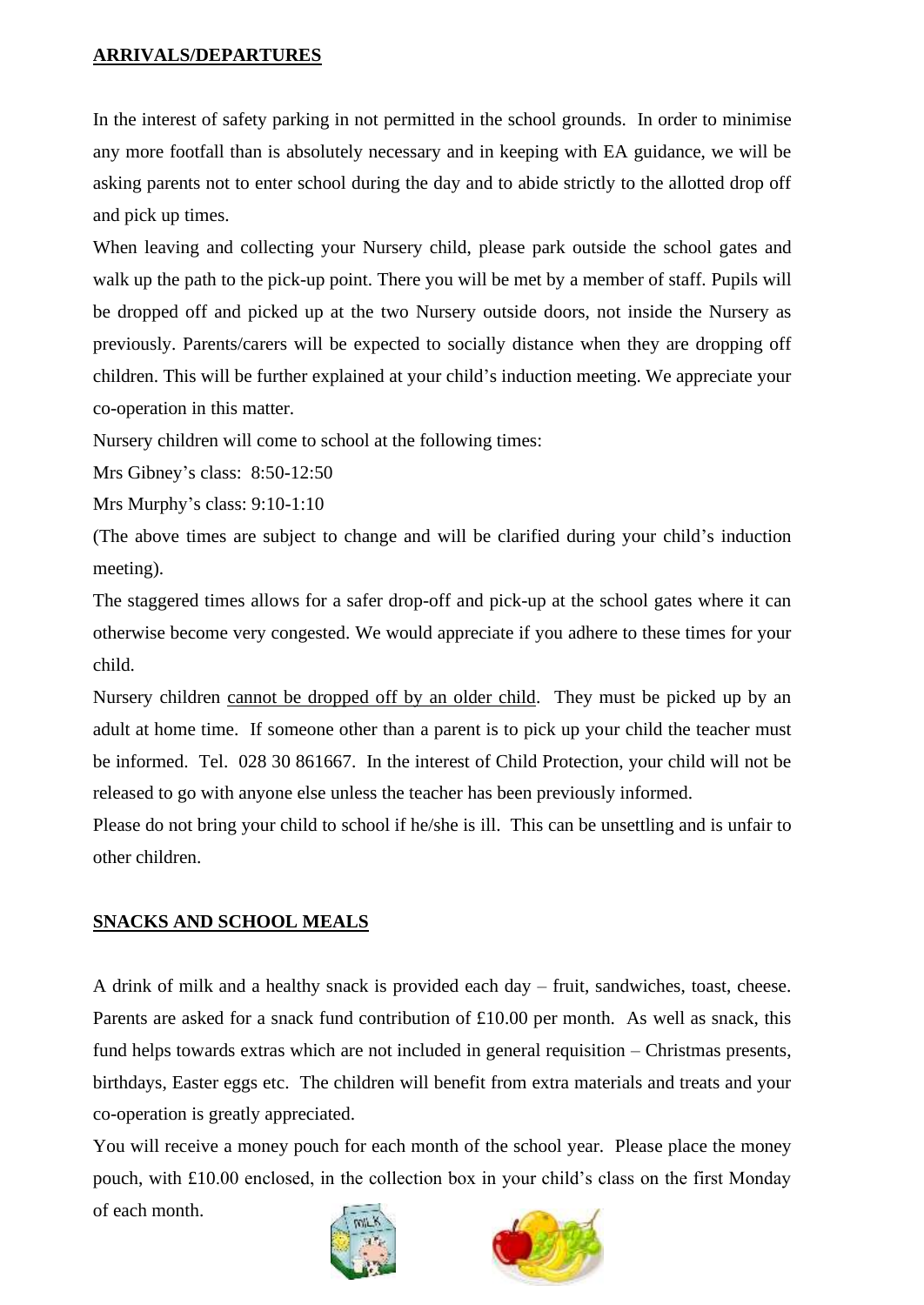#### **NURSERY DINNER/LUNCH**

Nursery dinner will be served at 12.00 noon. This is considered a very important part of the day and the children benefit greatly from the training they receive at mealtimes. The Nursery staff serves and eats with the children in the classroom. Meals cost £2.50 per day (may be subject to change.) School meals are paid through the Parentpay App. You will receive details of how to access this during your induction meeting. If you feel you are entitled to free school meals please contact Mrs Quinn, school secretary, for the appropriate forms. You will receive a menu sheet each month – if your child has any food allergies please let us know as soon as possible.

If you prefer, your child may take lunch to school. In keeping with our healthy eating policy we ask that you do not include crisps, chocolate or fizzy drinks in your child's lunchbox. A drink of milk or water is available in school for each child.

#### **BIRTHDAYS**



Because of school holidays it is not always possible to mark each child's birthday on their particular day. However, we will try as near as possible to mark each child's special day.

#### **TISSUES**

We would be very grateful if you could bring in a box of tissues on your child's first day for use throughout the year as these are among the numerous extras which aren't supplied on requisition.

#### **SCHOOL BAGS AND TOYS**

In the interest of safety and hygiene, we ask you not to send school bags with your Nursery child. Also please do not send in toys from home as these can often be lost or broken.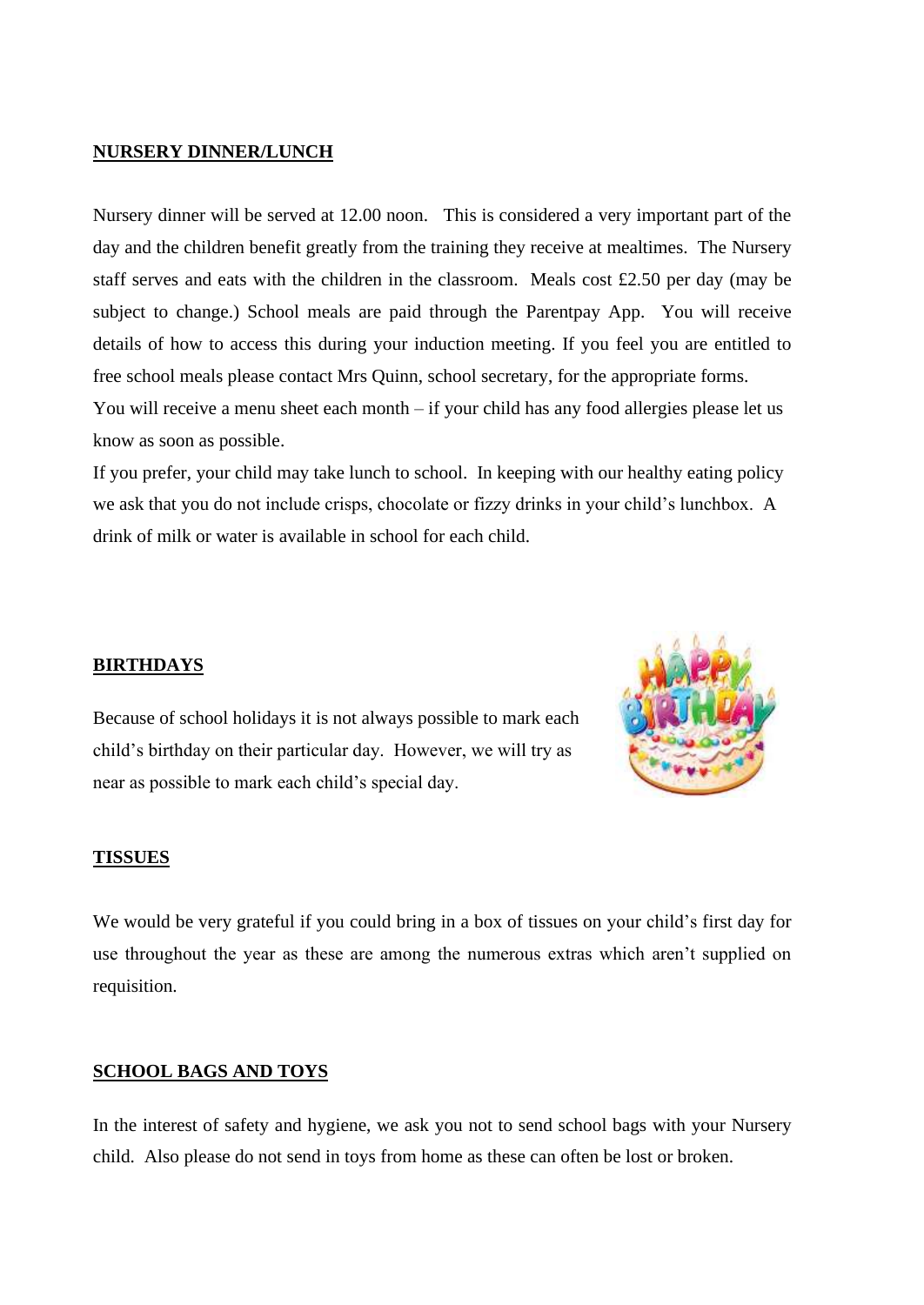

#### **BOOK BORROWING SCHEME**

We have a system in place where parents/carers can help the child choose up to three books to borrow per week. The idea is that you read a book to your child as part of their bedtime routine, discussing the pictures and enjoying the special bonding time that this opportunity affords. Unfortunately this scheme had to be temporarily put on hold

due to Covid regulations. We will keep you informed as to the situation for this incoming school year

#### **SCHOOL VISITS/WALKS**

It is important that the children have opportunity to observe and discuss the world around them. During the school year we will take regular walks together and make visits to places of interest around the town. You will be given information about each visit beforehand. You will also be asked to sign a consent form for each trip.

#### **VISITORS**

While exploring certain themes in Nursery school, it is sometimes appropriate for the

children to meet people from different fields of work – e.g. vet, nurse, chef, dentist, or someone with an interesting hobby.



#### **GRADUATION**

Parents are invited to the Nursery for various performances, the highlight of which is probably the graduation ceremony at the end of the school year. Parents will have an opportunity to be entertained by the children before they receive their graduation



certificates. This is always a very exciting day for the children and their families.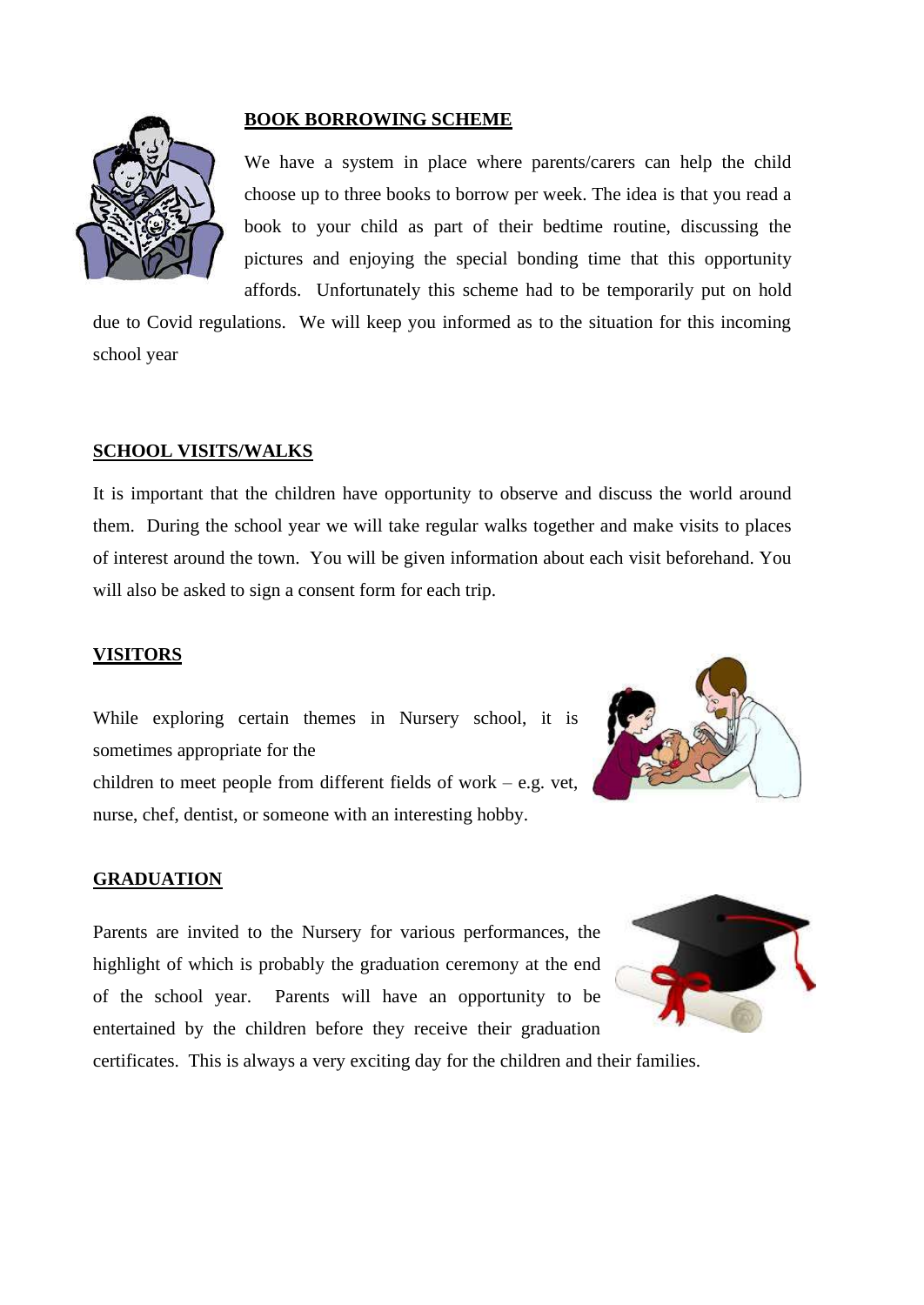#### **PARENTS MEETINGS**

It is our aim to involve parents in their child's education and to inform them as fully as possible about their child's progress. The class teacher is available at the end of each day to discuss any concerns with parents. Arrangements can be made for more private discussions by contacting the school principal or class teacher by email to arrange an appointment. We will have a parent/teacher during the second term to discuss your child's progress.

#### **EDMODO**

We use the online learning platform Edmodo to connect with parents, sharing information and content from school on a regular basis. You will receive login details when your child starts Nursery. Please log on regularly to get the most out of this very useful communication tool.

A monthly newsletter will keep you informed of the planned themes for each month as well as general information about events in the Nursery, and curriculum news. We encourage parents to use this information at home to reinforce what the children are learning at school.

#### **POSITIVE BEHAVIOUR**

Positive behaviour creates a secure environment within which the children can experience effective and enjoyable learning. We hope to achieve this by promoting good self-esteem and self-discipline. While endorsing everything that is included in our school positive behaviour policy, we recognise that with such a young age group certain aspects should be highlighted:

- Rules will be kept simple
- Rules will be introduced gradually.
- Rules will be firmly and consistently applied.
- Stimulating and challenging activities will be provided within a well-structured environment in order to sustain interest thus eliminating potential breeches of discipline.
- Emphasis will be on praise and positive reinforcement of acceptable standards of behaviour. Motivational stickers will be used to encourage good behaviour.
- One child will be awarded 'Star of the Week' each week to encourage confidence and self-esteem. This will be rotated so each child receives the award.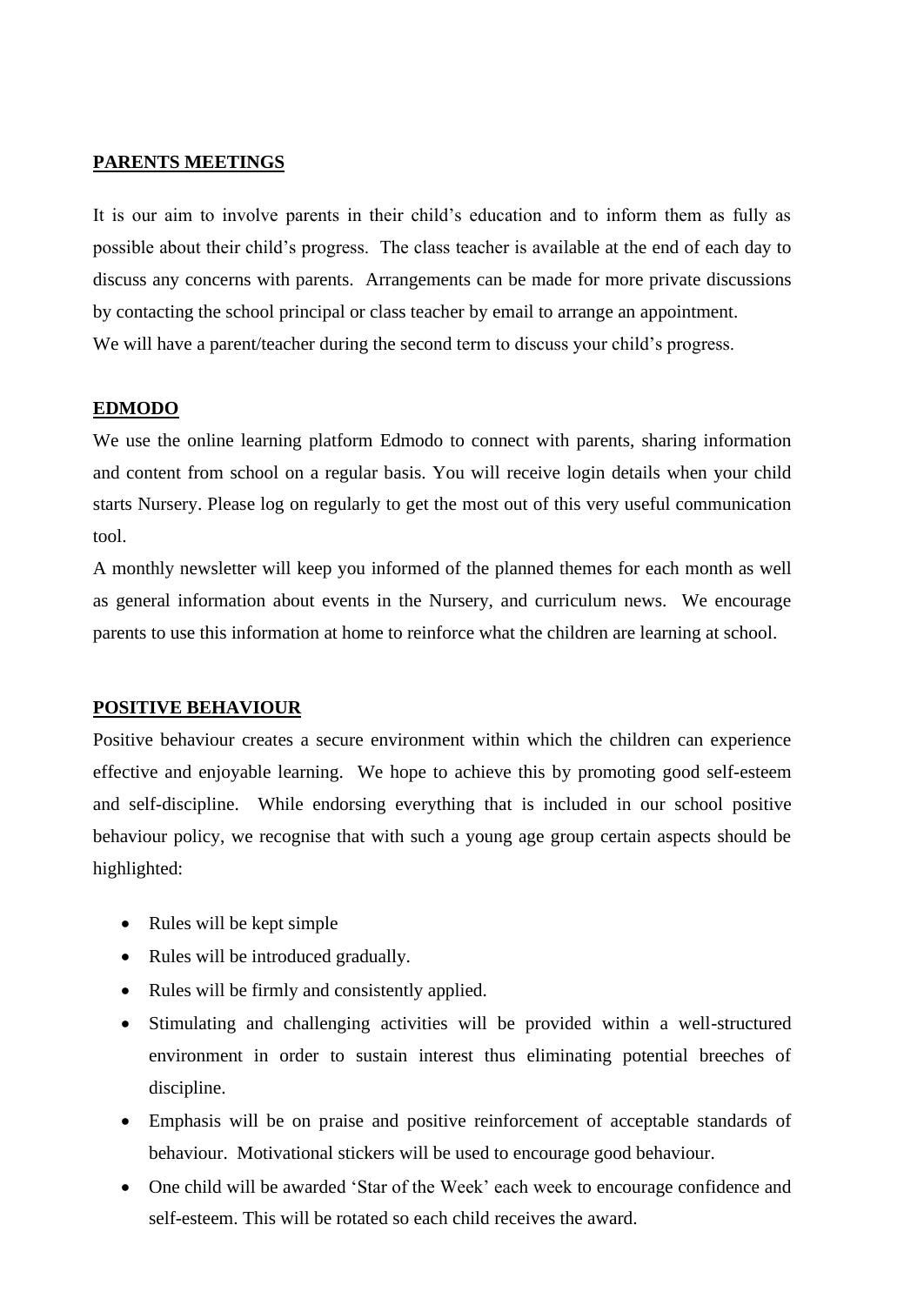#### **PROCEDURES USED FOR DEALING WITH UNWANTED BEHAVIOUR**

- An immediate verbal response to the action.
- A gentle explanation to the child as to why the behaviour was unacceptable.
- If unacceptable behaviour persists, the child may be withdrawn from the activity or group for a short period.
- Parents will be informed if we feel that a child's behaviour is particularly worrying.
- Nursery staff and parents will work together to promote wanted behaviour.

### **CHILDREN WITH SPECIAL NEEDS**

Care is taken to ensure that as far as possible children with special needs have access to the same experiences, materials and routines as others.

Individual Education Plans are put in place to meet particular needs, and close liaison is maintained with parents, educational psychologists and other professionals involved.

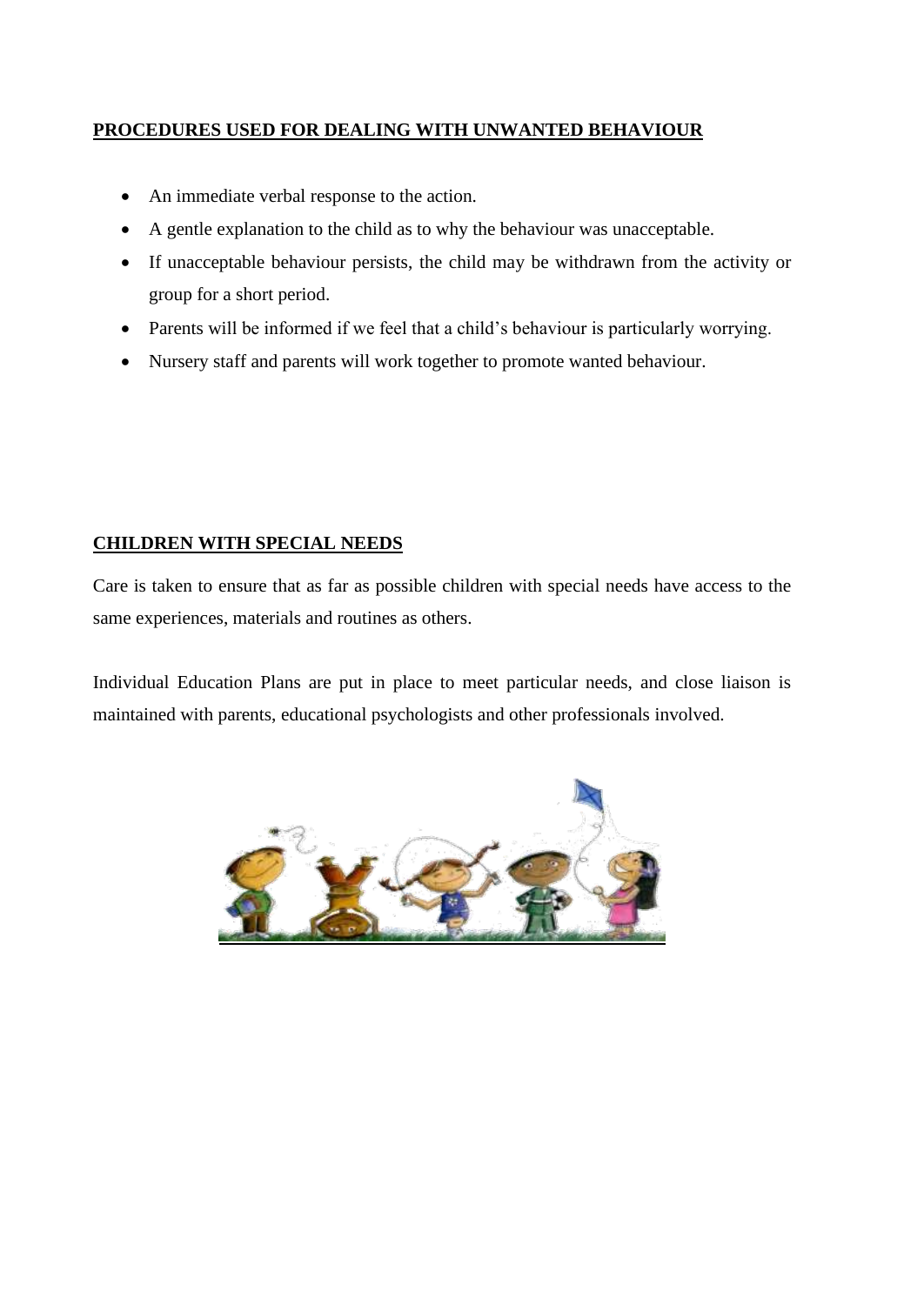#### **CHILD PROTECTION**

It is procedure for all schools to have a child protection/safeguarding policy which details steps which we take to ensure your child is safe during their time in school. The Early years child protection policy states:

- When a child starts Nursery we see this as an opportunity for an important partnership between the class teacher and parents. This partnership is a two way process with knowledge and information being shared and discussed. All information shared will remain confidential.
- If we have a concern about a child we will approach the parent/carer first to discuss the concern. Together we will plan which action is most suitable to help the child. This may involve contacting outside agencies.
- Following on is information on action that you as a parent/carer can take if you have a concern about the safety of your child.
- All children must be fully toilet trained on entering the Nursery. However, if an accident does occur it is our policy to change a child within open view of at least one other adult in the room. The classroom assistant or teacher may carry out this task.
- Parents are asked to sign a consent form giving permission for their child to be changed in the event of an accident.
- In the event of your child soiling him/herself, you (or one of the names on the contact list) will be asked to come into school to change your child.

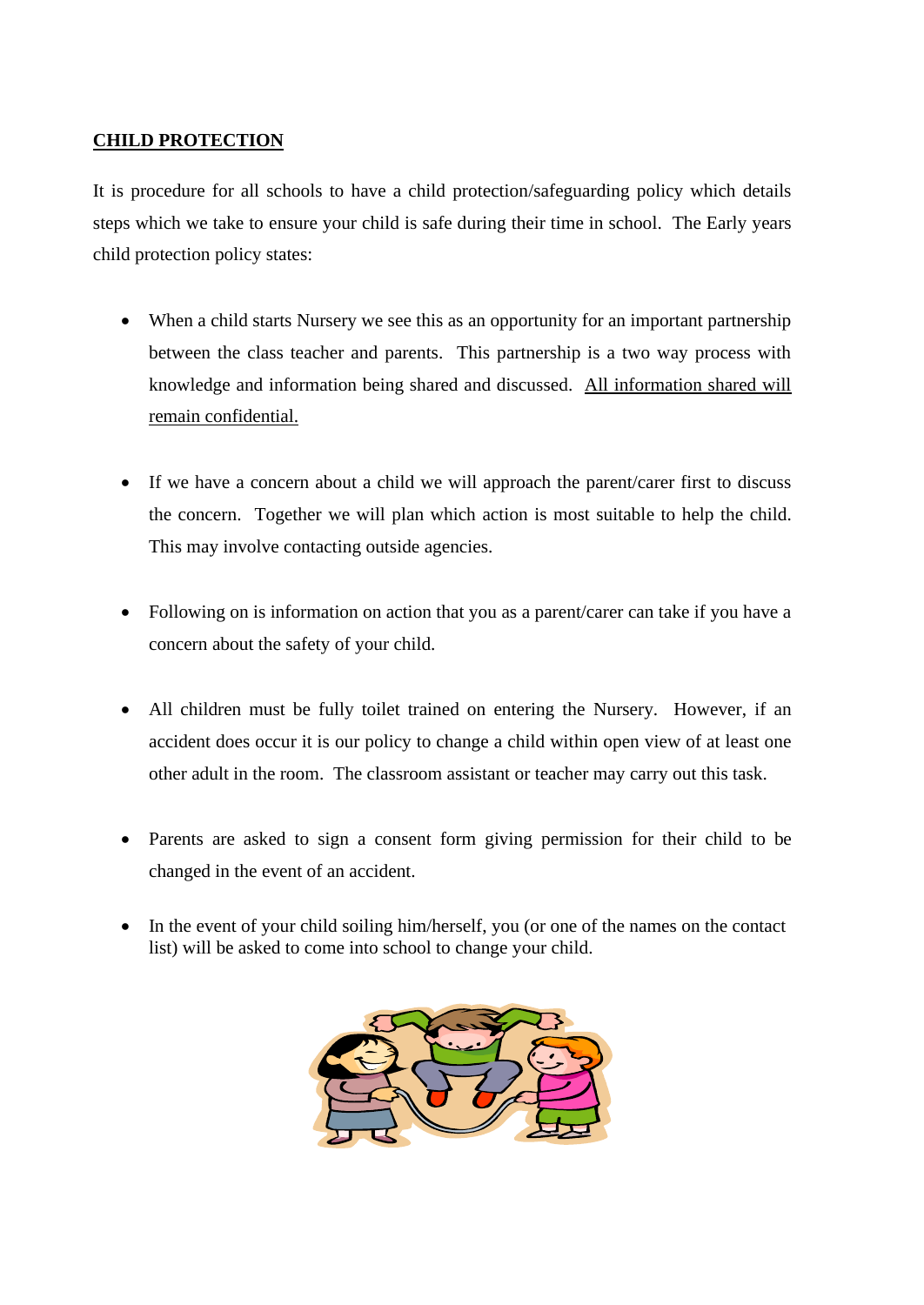# **What do you need on the First Day?**

**One box of tissues**

# **A complete set of old clothes in case of an accident**

# **One Child!**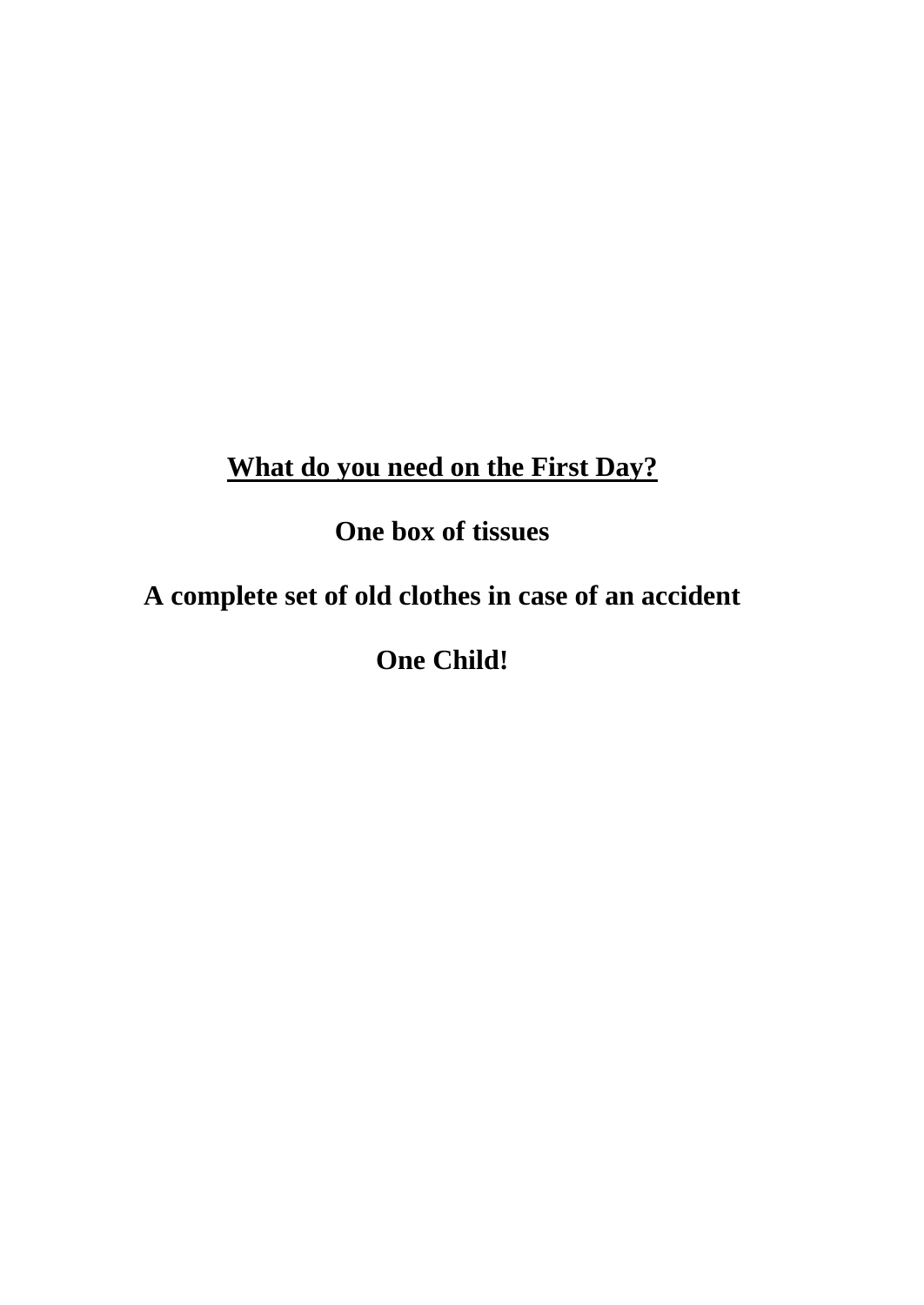Finding time and peace of mind to share precious moments with our children often starts with a very conscious effort, as the following poem relates.

## *I Took His Hand and Followed*

*My dishes went unwashed today I didn't make my bed I took his hand and followed Where his eager footsteps led.*

*Oh yes, we went adventuring My little child and I Exploring all the great outdoors Beneath the sun and sky.*

*We watched a robin feed her young We climbed a sunlit hill Saw cloud-sheep scamper through the sky We plucked a daffodil*

> *That my house was so neglected That I didn't brush the stairs In twenty years no one on earth Will know or even care.*

*But that I've helped my little child To noble adulthood grow In twenty years the whole wide world May look and see and know.* Author unknown